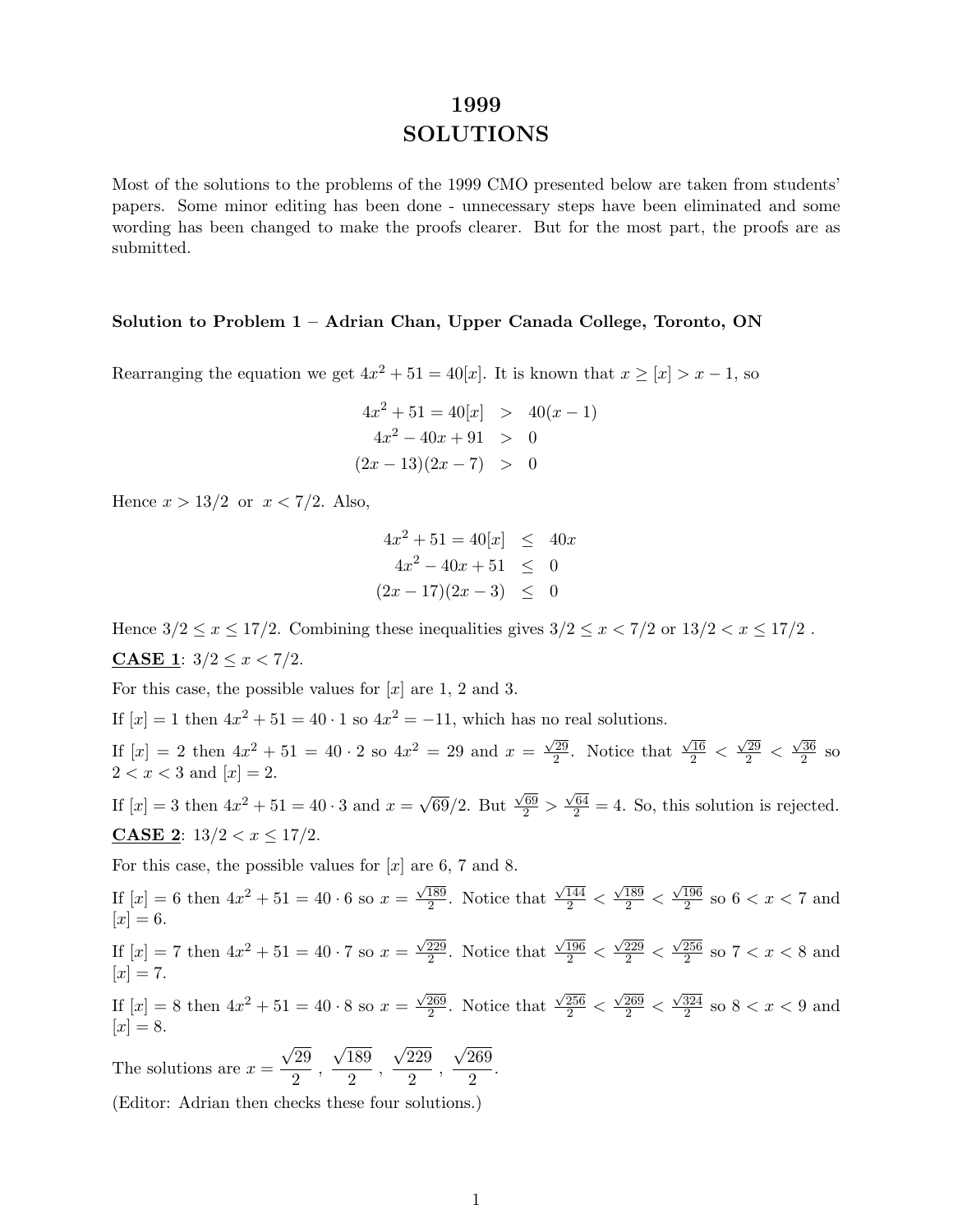### **Solution 1 to Problem 2 – Keon Choi, A.Y. Jackson S.S., North York, ON**

Let  $D$  and  $E$  be the intersections of  $BC$  and extended AC respectively with the circle.

Since  $CO||AB$  (because both the altitude and the radius are 1)  $\angle BCO = 60^\circ$  and therefore  $\angle ECO =$  $180^{\circ} - \angle ACB - \angle BC0 = 60^{\circ}.$ 

Since a circle is always symmetric in its diameter and line CE is reflection of line CB in CO, line segment  $CE$  is reflection of line segment  $CB$ .

Therefore  $\triangle CED$  is an isosceles.

Therefore  $\angle CED = \angle CDE$  and  $\angle CED + \angle CDE = \angle ACB = 60°$ .

 $\angle CED = 30\degree$  regardless of the position of centre 0. Since  $\angle CED$  is also the angle subtended from the arc inside the triangle, if CED is constant, the arc length is also constant.

Editor's Note: This proof has had no editing.

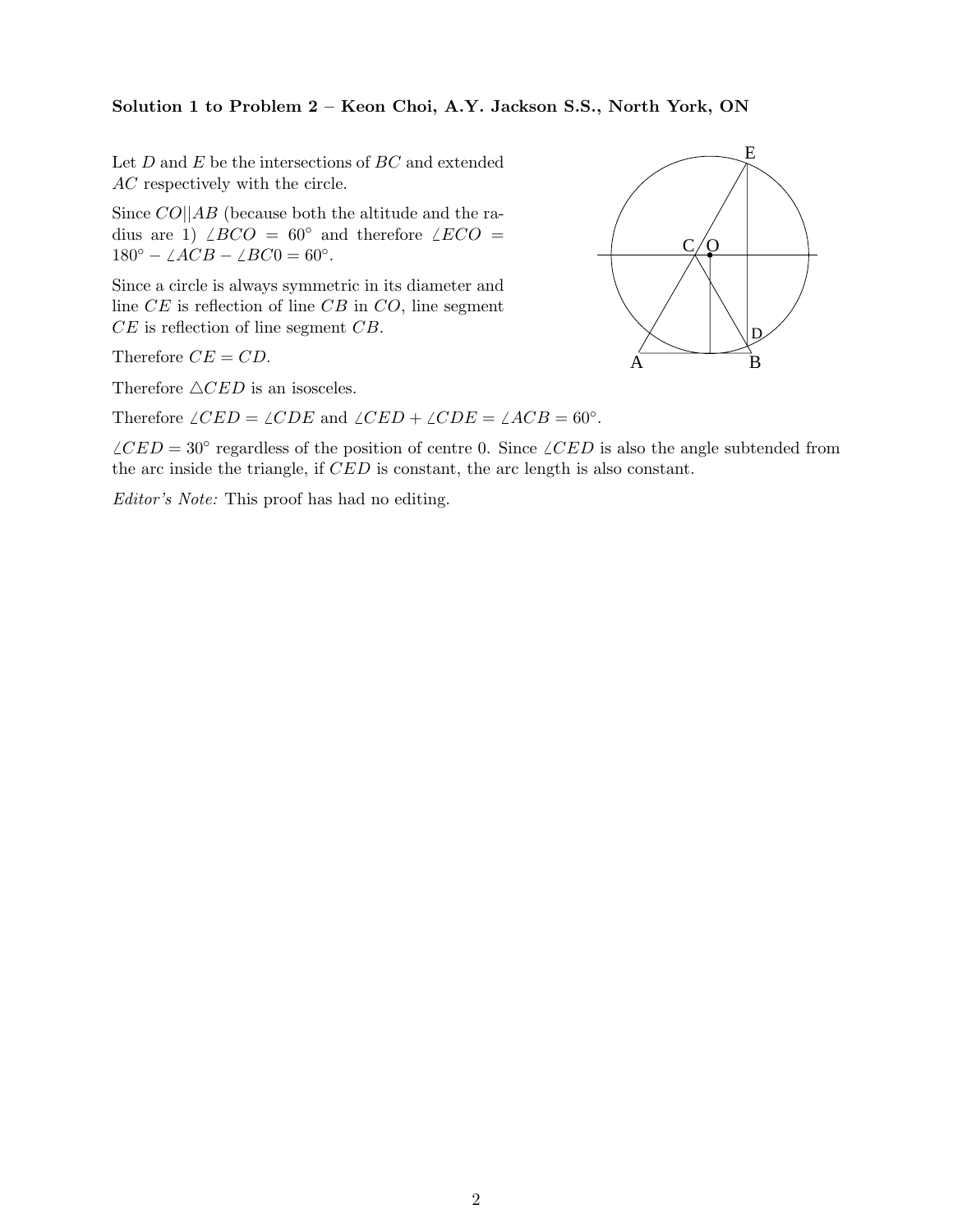#### **Solution 2 to Problem 2 – Jimmy Chui, Earl Haig S.S., North York, ON**

Place C at the origin, point A at  $\left(\frac{1}{\sqrt{3}}, 1\right)$  and point B at  $\left(-\frac{1}{\sqrt{3}},1\right)$ . Then  $\triangle ABC$  is equilateral with altitude of length 1.

Let O be the center of the circle. Because the circle has radius 1, and since it touches line AB, the locus of  $O$  is on the line through  $C$  parallel to  $AB$  (since C is length 1 away from  $AB$ ), i.e., the locus of O is on the x-axis.



Let point O be at  $(a, 0)$ . Then  $-\frac{1}{\sqrt{3}} \le a \le \frac{1}{\sqrt{3}}$  since we have the restriction that the circle rolls along AB.

Now, let  $A'$  and  $B'$  be the intersection of the circle with  $CA$  and  $CB$  respectively. The equation Now, let A and B be the intersection of the circle with CA and CB respectively. The equation<br>of CA is  $y = \sqrt{3} x$ ,  $0 \le x \le \frac{1}{\sqrt{3}}$ , of CB is  $y = -\sqrt{3} x$ ,  $-\frac{1}{\sqrt{3}} \le x \le 0$ , and of the circle is  $(x - a)^2 + y^2 = 1.$ 

We solve for A' by substituting  $y = \sqrt{3} x$  into  $(x - a)^2 + y^2 = 1$  to get  $x = \frac{a \pm \sqrt{4 - 3a^2}}{4}$  $\frac{1}{4}$ .

Visually, we can see that solutions represent the intersection of AC extended and the circle, but we are only concerned with the greater x-value – this is the solution that is on  $AC$ , not on AC extended. Therefore

$$
x = \frac{a + \sqrt{4 - 3a^2}}{4}
$$
,  $y = \sqrt{3} \left( \frac{a + \sqrt{4 - 3a^2}}{4} \right)$ .

Likewise we solve for  $B'$ , but we take the lesser x-value to get

$$
x = \frac{a - \sqrt{4 - 3a^2}}{4}
$$
,  $y = -\sqrt{3} \left( \frac{a + \sqrt{4 - 3a^2}}{4} \right)$ .

Let us find the length of  $A'B'$ :

$$
|A'B'|^2 = \left(\frac{a + \sqrt{4 - 3a^2}}{4} - \frac{a - \sqrt{4 - 3a^2}}{4}\right)^2 + \left(\left(\sqrt{3}\frac{a + \sqrt{4 - 3a^2}}{4}\right) - \left(-\sqrt{3}\frac{a - \sqrt{4 - 3a^2}}{4}\right)\right)^2
$$
  
=  $\frac{4 - 3a^2}{4} + 3\frac{a^2}{4}$   
= 1

which is independent of a.

Consider the points 0, A' and B'.  $\triangle 0A'B'$  is an equilateral triangle (because  $A'B' = 0A' = 0B' = 1$ ). Therefore  $\angle A'0B' = \frac{\pi}{3}$  and arc  $A'B' = \frac{\pi}{3}$ , a constant.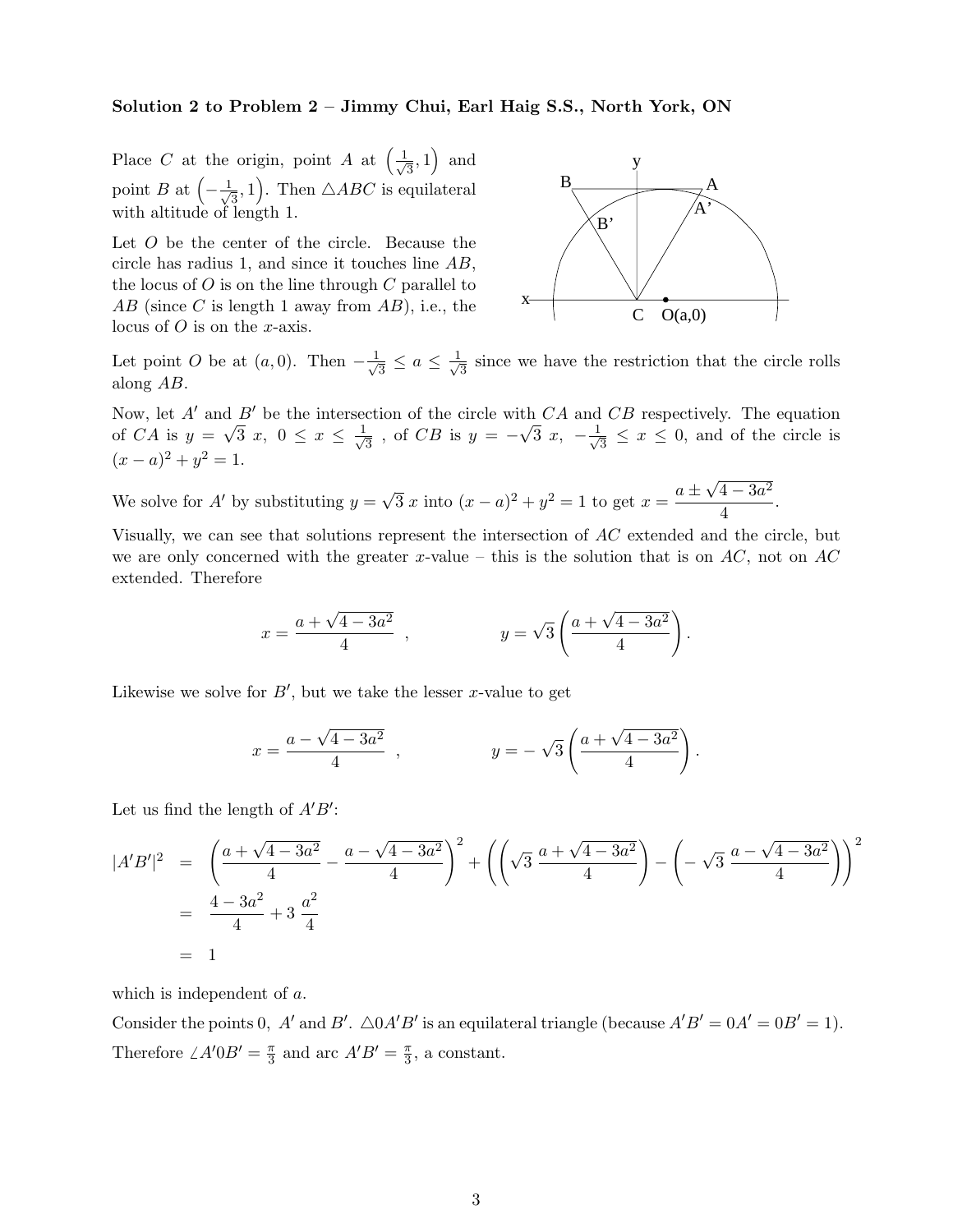### **Solution to Problem 3 – Masoud Kamgarpour, Carson S.S., North Vancouver, BC**

Note that  $n = 1$  is a solution. For  $n > 1$  write n in the form  $n = P_1^{\alpha_1} P_2^{\alpha_2} ... P_m^{\alpha_m}$  where the  $P_i$ 's,  $1 \leq i \leq m$ , are distinct prime numbers and  $\alpha_i > 0$ . Since  $d(n)$  is an integer, n is a perfect square, so  $\alpha_i = 2\beta_i$  for integers  $\beta_i > 0$ .

Using the formula for the number of divisors of  $n$ ,

$$
d(n) = (2\beta_1 + 1)(2\beta_2 + 1)\dots(2\beta_m + 1)
$$

which is an odd number. Now because  $d(n)$  is odd,  $(d(n))^2$  is odd, therefore n is odd as well, so  $P_i \geq 3, 1 \leq i \leq m$ . We get

$$
P_1^{\alpha_1} \cdot P_2^{\alpha_2} \dots P_m^{\alpha_m} = [(\alpha_1 + 1)(\alpha_2 + 1) \dots (\alpha_m + 1)]^2
$$

or using  $\alpha_i = 2\beta_i$ 

$$
P_1^{\beta_1} P_2^{\beta_2} \dots P_m^{\beta_m} = (2\beta_1 + 1)(2\beta_2 + 1)\dots(2\beta_m + 1).
$$

Now we prove a lemma:

Lemma:  $P^t \geq 2t + 1$  for positive integers t and  $P \geq 3$ , with equality only when P=3 and t=1.

Proof: We use mathematical induction on t. The statement is true for  $t = 1$  because  $P \ge 3$ . Now suppose  $P^k \geq 2k + 1, k \geq 1$ ; then we have

$$
P^{k+1} = P^k \cdot P \ge P^k(1+2) > P^k + 2 \ge (2k+1) + 2 = 2(k+1) + 1
$$

Thus  $P^t \geq 2t + 1$  and equality occurs only when  $P = 3$  and  $t = 1$ .

Let's say n has a prime factor  $P_k > 3$ ; then (by the lemma)  $P_k^{\beta_k} > 2\beta_k + 1$  and we have  $P_1^{\beta_1} \dots P_m^{\beta_m} >$  $(2\beta_1 + 1)\dots(2\beta_m + 1)$ , a contradiction.

Therefore, the only prime factor of n is  $P = 3$  and we have  $3^{\alpha} = 2\alpha + 1$ . By the lemma  $\alpha = 1$ .

The only positive integer solutions are 1 and 9.

#### **Solution 1 to Problem 4 – David Nicholson, Fenelon Falls S.S., Fenelon Falls, ON**

Without loss of generality let  $a_1 < a_2 < a_3 \ldots < a_8$ .

Assume that there is no such integer k. Let's just look at the seven differences  $d_i = a_{i+1} - a_i$ . Then amongst the  $d_i$  there can be at most two 1s, two 2s, and two 3s, which totals to 12.

Now  $16 = 17 - 1 \ge a_8 - a_1 = d_1 + d_2 + \ldots + d_7$  so the seven differences must be 1,1,2,2,3,3,4.

Now let's think of arranging the differences 1,1,2,2,3,3,4. Note that the sum of consecutive differences is another difference. (Eg  $d_1 + d_2 = a_3 - a_1$ ,  $d_1 + d_2 + d_3 = a_4 - a_1$ )

We can't place the two 1s side by side because that will give us another difference of 2. The 1s can't be beside a 2 because then we have three 3s. They can't both be beside a 3 because then we have three 4s! So we must have either  $1, 4, -, -, -, 3, 1 \text{ or } 1, 4, 1, 3, -, -, -$  (or their reflections).

In either case we have a 3,1 giving a difference of 4 so we can't put the 2s beside each other. Also we can't have 2,3,2 because then (with the 1,4) we will have three 5s. So all cases give a contradiction.

Therefore there will always be three differences equal.

A set of seven numbers satisfying the criteria are  $\{1, 2, 4, 7, 11, 16, 17\}$ . (Editor: There are many such sets)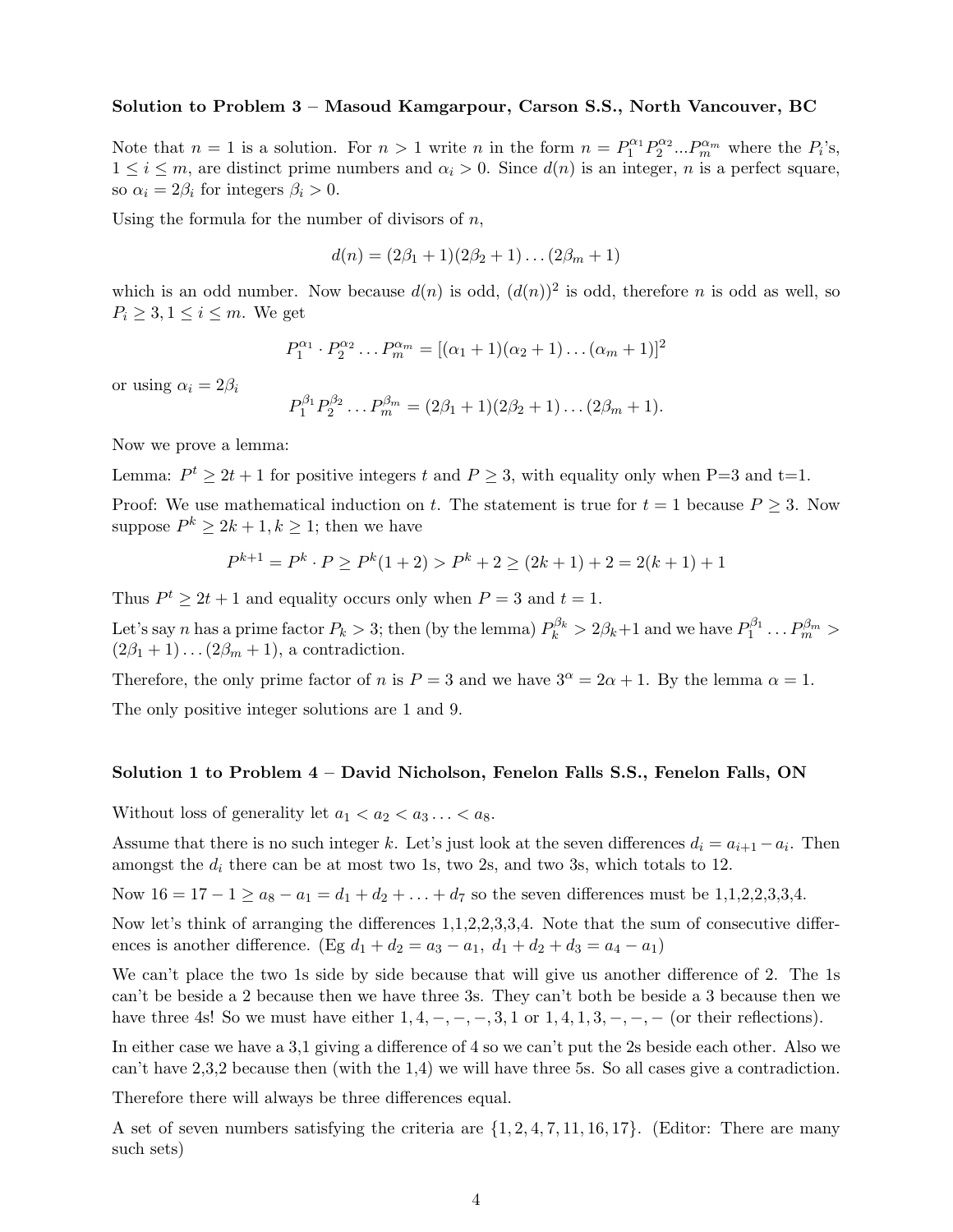#### **Solution 2 to Problem 4 – The CMO committee**

Consider all the consecutive differences (ie,  $d_i$  above) as well as the differences  $b_i = a_{i+2} - a_i$ ,  $i =$ 1...6. Then the sum of these thirteen differences is  $2 \cdot (a_8 - a_1) + (a_7 - a_2) \le 2(17-1) + (16-2) = 46$ . Now if no difference occurs more than twice, the smallest the sum of the thirteen differences can be is  $2 \cdot (1 + 2 + 3 + 4 + 5 + 6) + 7 = 49$ , giving a contradiction.

#### **Solution 1 to Problem 5 – The CMO committee**

Let  $f(x, y, z) = x^2y + y^2z + z^2x$ . We wish to determine where f is maximal. Since f is cyclic, without loss of generality we may assume that  $x \geq y$ , z. Since

$$
f(x, y, z) - f(x, z, y) = x2y + y2z + z2x - x2z - z2y - y2x
$$
  
=  $(y - z)(x - y)(x - z),$ 

we may also assume  $y \geq z$ . Then

$$
f(x+z, y, 0) - f(x, y, z) = (x + z)^2 y - x^2 y - y^2 z - z^2 x
$$
  
= 
$$
z^2 y + yz(x - y) + xz(y - z) \ge 0,
$$

so we may now assume  $z = 0$ . The rest follows from the arithmetic-geometric mean inequality:

$$
f(x, y, 0) = \frac{2x^2y}{2} \le \frac{1}{2} \left( \frac{x + x + 2y}{3} \right)^3 = \frac{4}{27}
$$

Equality occurs when  $x = 2y$ , hence at  $(x, y, z) = (\frac{2}{3}, \frac{1}{3}, 0)$ . (As well as  $(0, \frac{2}{3}, \frac{1}{3})$  and  $(\frac{1}{3}, 0, \frac{2}{3})$ .)

#### **Solution 2 to Problem 5 – The CMO committee**

With f as above, and  $x \geq y, z$ 

$$
f\left(x+\frac{z}{2}, y+\frac{z}{2}, 0\right)-f(x, y, z) = yz(x-y)+\frac{xz}{2}(x-z)+\frac{z^2y}{4}+\frac{z^3}{8}
$$

so we may assume that  $z = 0$ . The rest follows as for solution 1.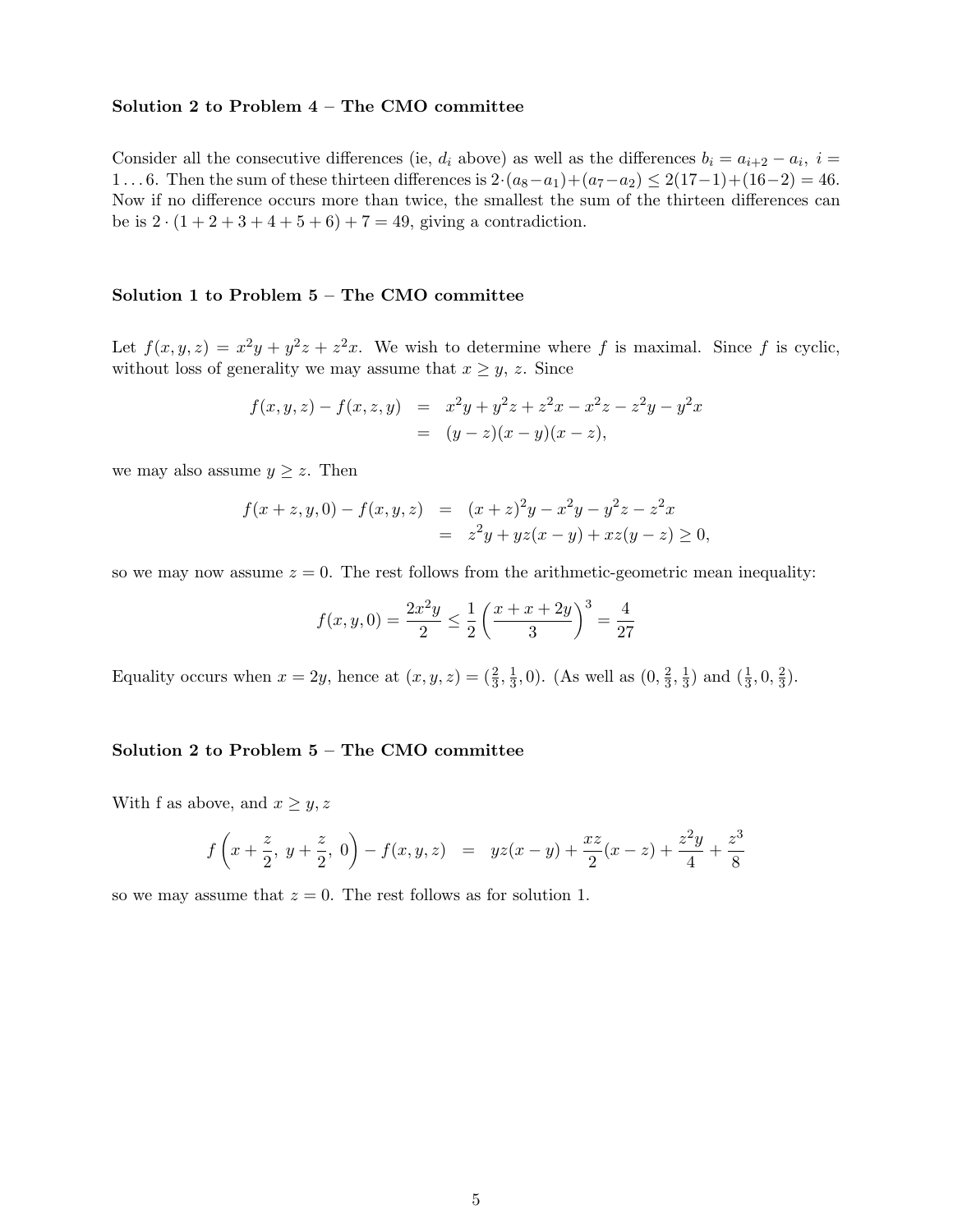## **GRADERS' REPORT**

Each question was worth a maximum of 7 marks. Every solution on every paper was graded by two different markers. If the two marks differed by more than one point, the solution was reconsidered until the difference resolved. If the two marks differed by one point, the average was used in computing the total score.

The various grades assigned to each solution are displayed below, as a percentage.

| MARKS          | #1   | #2   | #3   | #4   | #5   |
|----------------|------|------|------|------|------|
| 0              | 7.6  | 45.6 | 18.4 | 38.6 | 51.3 |
| 1              | 13.9 | 15.8 | 43.0 | 0.0  | 32.3 |
| $\overline{2}$ | 12.0 | 12.7 | 15.2 | 41.8 | 13.9 |
| 3              | 5.7  | 2.5  | 5.1  | 7.6  | 2.5  |
| 4              | 4.4  | 1.3  | 8.9  | 4.4  | 0.0  |
| 5              | 8.9  | 2.5  | 3.2  | 5.7  | 1.3  |
| 6              | 8.9  | 0.0  | 1.3  | 1.9  | 0.0  |
| 7              | 39.9 | 20.9 | 6.3  | 1.3  | 0.0  |
|                |      |      |      |      |      |

**PROBLEM 1** The aim of the question was to give the competitors an encouraging start (it was not a give away!). Over half of the students had good scores of 5, 6 or 7.

The general approach was to find bounds for  $x$  and then to find the exact value for  $x$  by substituting in the resulting possible values of  $[x]$ . Depending on how the bounds were determined, this meant checking 6 - 10 different cases.

Points were lost for not adequately verifying the bounds on x. For example, 2 points were deducted for assuming, without proof, that  $4x^2 + 51 > 40[x]$  for  $x \ge 9$ .

**PROBLEM 2** Many competitors saw that the key here is to prove that the angle subtended by the arc at its centre is constant, namely  $\pi/3$ . In all, 16 students managed a complete proof. Most attempted an analytic solution – indeed, the problem is nearly routine if one chooses coordinates wisely and later on notes that two such x-coordinates are roots of the same quadratic. A few students used trigonometry, namely the law of sines on a couple of useful triangles. Two students found essentially the same synthetic solution, which is very elegant.

**PROBLEM 3** Most competitors determined by direct calculation that  $n = 1$  and  $n = 9$  are solutions. The difficulty was to show that these are the only solutions, which boils down to proving that  $p^k > 2k + 1$  for all primes  $p > 2$  and all  $k > 0$  with equality only for  $k = 1$  and  $p = 3$ . This can be done by induction or by calculus. Only 5 students obtained perfect marks.

#### **PROBLEM 4**

Many students found a specific set of seven integers such that the equation did not have three different solutions. This earned two points. (One student found such a set with maximum value 14. A maximum value of 13 is not possible.)